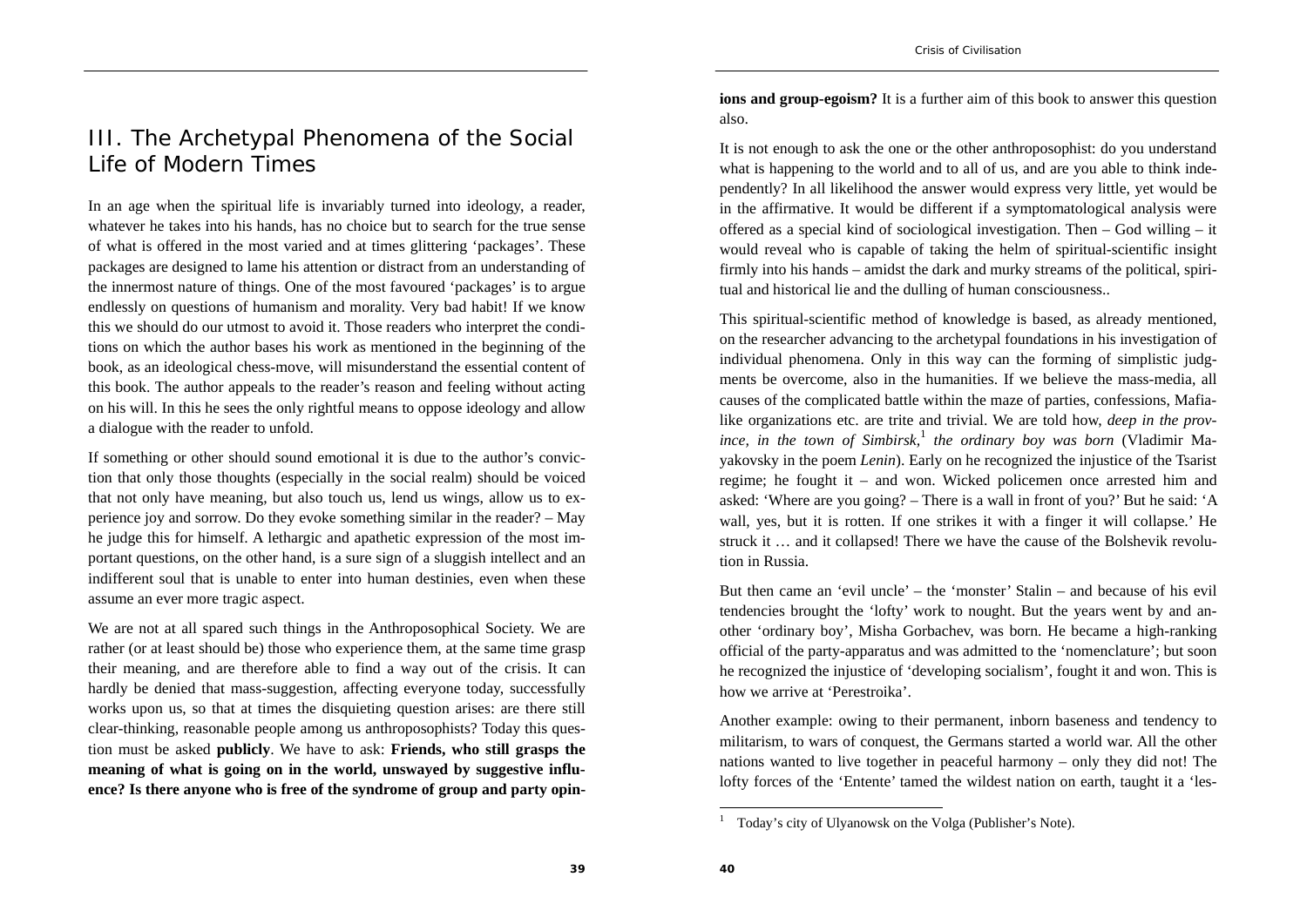son' – but in vain. It would not stop. It created Fascism and behaved even worse than before. The lofty forces were obliged again to unite – this time with the 'monster' Stalin! – in order finally to tame the congenital barbarians. But this time they were not only defeated, they were re-educated. Now even the Germans say: we are pathological criminals. That is how truth and justice triumph. – But the suspicion remains that Germans are only pretending, they are actually only waiting for an opportunity to jump at the throats of peace-loving and innocent nations like the English, the American, ...the Soviet.<sup>2</sup>

The majority of people live with such fables convenues, as Rudolf Steiner liked to call them. But it is not befitting for an anthroposophist to be satisfied with these. Encompassing knowledge of the forces that move not only history, but also meta-history and the whole of world-evolution, stands at our disposal.

In order to understand our own time we must turn to the cultural epochs through which the fifth post-Atlantean root-race passes in its development.<sup>3</sup> The first epochs – the ancient Indian and ancient Persian – stood under the

leadership of great initiates who drew the motifs for their guidance from the higher worlds. It was similar still in the third, the Egyptian-Chaldean-Babylonian epoch, although a specific stratum of society was already developing that had control of the individual life on the level of the sentient soul.

The people of the Greco-Latin cultural epoch went a step further on this path. They gained increasing power over their intellectual soul, began to think in concepts and to set themselves goals of development.

The present, fifth cultural epoch, called the European, is based on a complex interplay of all three levels of soul-life, including the highest – the consciousness-soul. This enables a human being to acquire a stable centre of his personality – the 'I' – and, on this basis, to take not only his own, but also the development of society entirely into his own hands. Not every 'I' is ripe for such an activity, but each has the right to it.

By passing on the setting of aims to men, the divine world has withdrawn somewhat from human affairs in order to provide each one of us with the possibility to realize the free spirit within. But every advance also contains a lagging behind. What is old and outlived is not willing to give way, and tries to prolong its anachronistic existence by various illegitimate means. Thus destructive forces arise within civilization and culture; forces of decline and disintegration. They are rooted in the individual man as well as in certain spheres of the spirit and are today directed in particular against the strengthening of human individuality. They seek to destroy the human 'I' in one way or another and to bring about a retrogression to group-consciousness. If these forces are not held in check they will destroy everything. They bear within them a danger for the entirety of human existence and it is therefore futile to seek a compromise with them.

When we observe Western civilization we can see that here two mutuallyopposed forces are fighting a battle against the rightful goals of human development. The main opponent of both is the independent personality, and thus all relationships throughout the world are permeated by the battle of these forces for rulership over men. One represents a relic from the Greco-Latin epoch, a shadow of the *Imperium Romanum* so to speak, that refuses to depart this world despite the fact that its time is long past. It succeeded in penetrating our cultural epoch in a new guise, and in taking hold of its most precious possession – Christianity. Leading representatives of the Imperium in the declining Hellenis-

<sup>&</sup>lt;sup>2</sup> One American stands out in the final truth on the German question, Th. N. Kaufman, who became world-famous in 1941 through publication (before the USA entered into war) of the book *Germany must perish*. He declares openly: *Today's war* (the Second World War) *is not a war against Hitler. Nor is it a war against the Nazis* (emphasis by the present Publisher). *It is a war of peoples against peoples, of civilized peoples … against uncivilized barbarians … This is a struggle between the German nation and humanity*. (p. 5).

Kaufman considers further that at least 15 million Germans (more than 20%) are absolutely innocent in what lies as guilt upon the *entire nation*. At the same time humanism would not permit the endangering of the well-being of 300 million inhabitants of the earth, civilized, educated, progressive and peace-loving in the highest degree, for the sake of these 15 million who possibly are not barbarians but also *civilized people* etc. It is therefore unavoidable to sacrifice them as well! (p. 9-11).

Kaufman's mode of thinking, though not entirely original, is by no means lacking in a certain genius. At the time of the fight against the Albigensian and similar heresies, at the siege of the city of Béziers, the Papal Legate, later the Bishop of Narbonne, was asked: What should we do with the inhabitants of the city in which, together with the heretics, many devout Catholics live? He answered: Slaughter them all! It will be seen in Heaven who is guilty and who innocent!

The American 'wise man' has a Soviet analogue, also world-famous, in the writer Ilya Ehrenburg, who voiced the same opinion as Kaufman with regard to the 'nation of barbarians'.

<sup>3</sup> The periodicity of world evolution is described by Rudolf Steiner in *'Occult Science, an Outline'* (GA 13).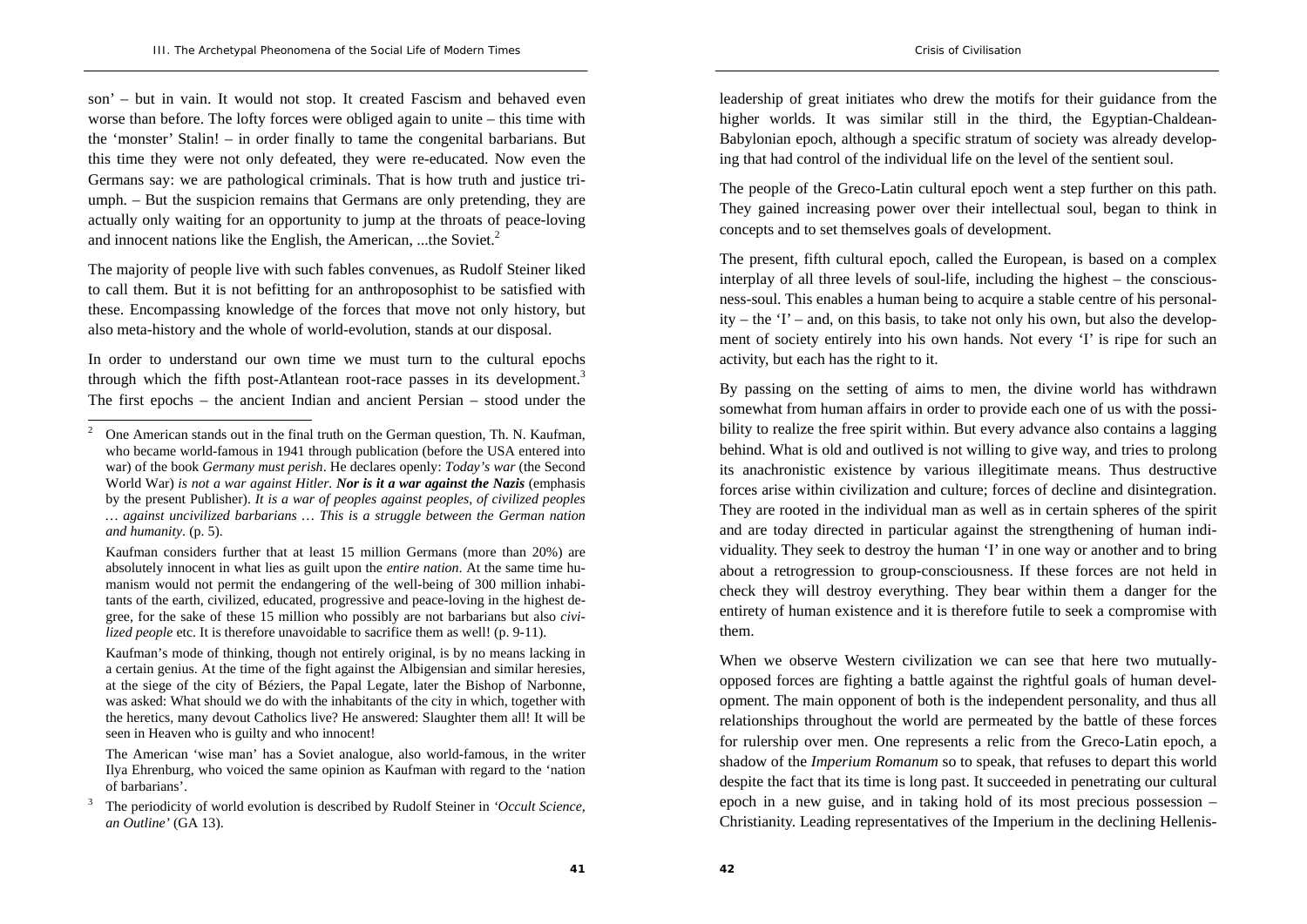tic period had developed a sure sense for the inexhaustible, life-giving forces of the religion of the 'living God'. Young European humanity proved inexperienced in fighting the Imperium. The latter was senile but nevertheless in its own way experienced and, though the Europeans were outwardly victorious, they were defeated inwardly.

However, this new humanity – the Aryan race originating from old Atlantis – was able gradually to curb the Roman influence and to metamorphose the cultural impulse of the Greco-Latin epoch. Thus it was able to begin work on its own task – the elaboration of the consciousness-soul and the self-cognitive 'I'. The Middle-European and Anglo-Saxon peoples have a special disposition for the solution of this cultural-historic task. It so happened that in this process a nucleus of the Anglo-Saxon race was constantly forced to fight against the spiritual pressure of Latinism and to struggle for supremacy in the world, with the result that this nucleus succumbed, as it were for the second time, was infected with the age-old poison and became itself an anachronism of our times. Within the Anglo-Saxon race there germinates the intention to eternalize itself, like the *Imperium Romanum*, to take on the role of a new Papacy and to work against the emergence of 'I'-consciousness as it develops in the Germanspeaking peoples. In addition it is tempted to prevent the metamorphosis of the present cultural epoch to the next, the Slavic-Germanic period. – Thus the second destructive force arose.

Both forces – Latinism as well as Americano-Britannicism – have extensive and impressive occult backgrounds from which to draw impulses for political struggle. They are on the one hand the religious-political Orders of the Latin world (one of them is the Jesuit order) and on the other the secret occult Lodges, often called Freemasonry. Here we must make a qualifying remark. Known concepts such as Jesuitism and Freemasonry do not by any means encompass the entire range of those forces today, but serve on the contrary to veil the deeper content of the forces in the background. These terms must be treated carefully. It is more important to understand the forces themselves than to rely on conceptual labels – whose content ever changes – thereby risking being hypnotized by them. The opposing forces often attach these labels to each other in order to confuse the mass of ignorant 'lay people' and pull them to the one side or the other. But it would also be wrong to think such concepts to be entirely without content.

**The 'Ghosts of the Old Testament'** (everything in history leaves behind shadows and ghosts) **as relics of the Roman Imperium on one hand, and the occult-political forces of the Anglo-Saxon world frozen into group-egoism on the other, constitute in their bitter mutual struggle the primary phenomenon of all disaster in the social, political, economic and spiritual life of the epoch of consciousness-soul**. A second – the great East-West polarity – superimposes itself upon this archetypal phenomenon.

One or the other anthroposophist may say: 'All this belongs to politics and I do not want to concern myself with it.' Our anthroposophist is gravely mistaken. Politics is only one of the outward manifestations of the described battle. The attempt to reduce everything to politics proves on closer examination to be a huge lie. This is why anthroposophists do not involve themselves in politics. They investigate the archetypal phenomena (also in the sphere of the sociopolitical life) – the spiritual forces and their struggle in the world. The complicated nature of the phenomena is then revealed.

Every human being is engaged in this battle, on the outcome of which both our Earthly and cosmic destiny depends. It is not enough to say, 'I trust in God'. Only too often this statement proves to be no more than empty words. We must be quite clear about what we have to do, how we must behave in order truly to serve God and not Mammon. In other words: continuous research into the nature of those forces that lie behind all human relations is of crucial importance.

Some might respond that this task of cognition is too difficult for many people. Very well, but then the responsibility borne by those able to grasp historical symptomatology is all the greater. For those who bring forward such objections we will add an example from Soviet history: in our country people were arbitrarily and indiscriminately put into concentration camps; they were not asked whether they were in a condition to bear these events or comprehend them. Some managed to survive and became 'victors'; to others fell the bitter lot of being 'fertilizer' on the soil of anti-history.

People have more experience at their disposal today than in the first half of the century, and it is rather a lack of will than of ability if someone does not know the background of events. How many anthroposophists have read the *GULAG Archipelago* of Solzhenitsyn? – Most do not read it because it might disturb their contemplative life or destroy the artificially constructed rose-coloured view of the world..

**43**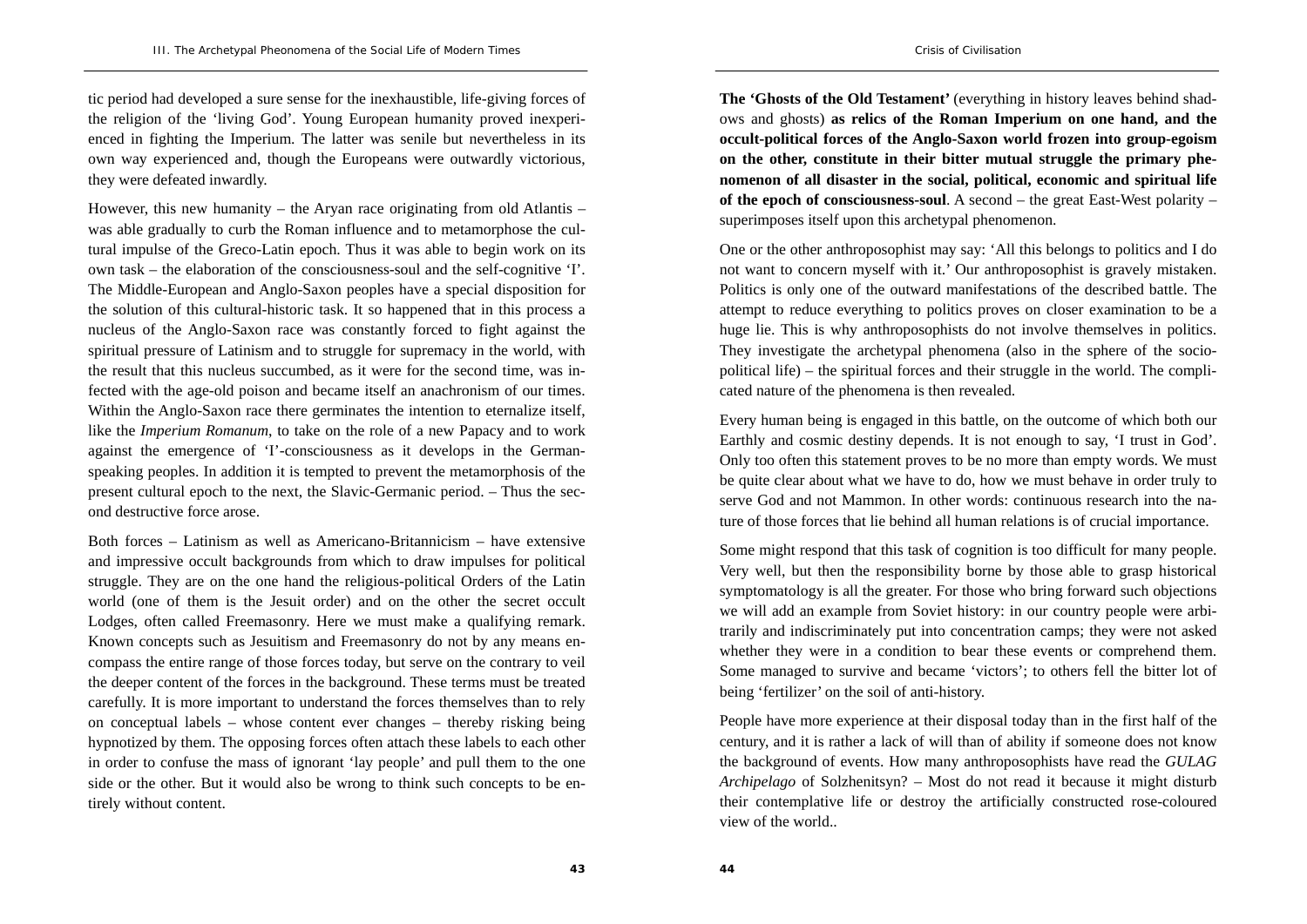An irresponsible attitude towards life also casts a shadow on Anthroposophy. Often people fail to recognize its real importance in the world; they **do not know its value**, which cannot be said of its opponents. In the higher hierarchies of the Orders, Lodges, societies and brotherhoods the saying goes that a person who takes hold of Anthroposophy will rule the world. It is understood in one way – purely materialistically –; but what should keep us from understanding it in the correct sense?

*My kingdom is not of this world* – says Christ. Therefore 'this world' awaits its renewal. Anthroposophy contains within itself the power to renew the world in the Christian sense. This is  $why - in$  the cultural sense – 'world-rule' is predestined. But the opposing spirits – Lucifer and Ahriman – have something different in mind. With the help of people whom they make into blind instruments of their will they try to take possession of the world and rob it of all hope for its future. They definitely have the power to force all of us to take account of their intentions.

The battle of these two principles of cosmic opposing forces is visible everywhere in the world. Practically the entire conscious part of humanity is tied into this conflict; the so-called masses will follow without resistance. This antagonism polarizes religious, political and even natural-scientific movements and streams. But wherever the polarity of luciferic and ahrimanic forces is revealed, the human being should **not join either side**. Neither contains the truth. Truth can be found only where the force of Christ absorbs both sides and neutralizes them.

Recent development has taken on such a character that, if we were to live on in a traditional manner, we would sooner or later turn unavoidably into servants of one of these forces. – So profoundly have they already corrupted the entire structure of human existence. But the Divine Hierarchies have given us selfconsciousness as a counter-deed to the activities of the opposing forces and it would be a sin not to use this divine gift. It is a still greater sin to place selfcognitive consciousness in the service of Ahriman or Lucifer. Yet wherever we look in the world: we meet the sin of today's most popular apostle – Judas – the betrayer of the human 'I'.

This sin strikes one as especially grotesque in those who to all appearances are already in the service of the God of the human 'I', – the Christ. A certain hopelessness of soul can be experienced in anthroposophists who are already caught up in the inhuman conflict of atavistic forces, devoid of any positive sense, the struggle of the Roman world against the unbounded group-egoism of the Anglo-Saxon world.

When visiting anthroposophical branches in different countries, taking part in conferences and spending considerable time in anthroposophical circles, one has the growing feeling that here too everything is permeated by this battle in which humanity is betrayed. True anthroposophists are regarded as annoying troublemakers by the 'centaurs' locked in a life and death struggle – the spiritually corrupted descendants of the old Hellenes and the Pyramid-builders.

For them we represent no more than a troublesome misunderstanding, which one is ready to put up with for the time being because one cannot yet put all the cards on the table. We must put an end to this absurdity at all costs, although it is extremely difficult under the present circumstances. For today we are not merely driving the merchants out of the temple, but madmen too, in part. If someone with knowledge of Anthroposophy puts himself in the service of one of the said forces it is equivalent to a special kind of madness.

If we dare to address this topic openly we must be prepared to be counted amongst the 'Right wing', the 'reactionaries', 'chauvinists', people who want to track down the 'Masonic-Jewish' heresy etc., etc. The issue is not made easier by the fact that we investigate both sides, i.e. also the radicalism of 'right-wing reactionaries'. But as anthroposophists we do not need to justify anything. We neither create political parties nor do we act behind the scenes, we do not strive for power – either spiritual or worldly. The problem lies in our being forced to defend ourselves. All we intend to do is to represent spiritual science and inspire people to meaningful and consistent actions. When someone decides to build a church, why should a cabaret be held there? It would be equally absurd to set up a banking institute and hold church services in it. – People who want to be Freemasons are best advised to found a Lodge – this is not prohibited in either West or East. People are just as free to become a member of a religious order, that of the Jesuits for example; they will be welcomed with open arms.

The anthroposophical movement and Society were called into life to carry the fruits of Spiritual Science into the world with greater success than would have been possible for individuals. Hence it would be quite absurd to transform the Anthroposophical Society into a Lodge or Order. Such pleas are disregarded; certain people even react with indignation to this obvious demand. It is there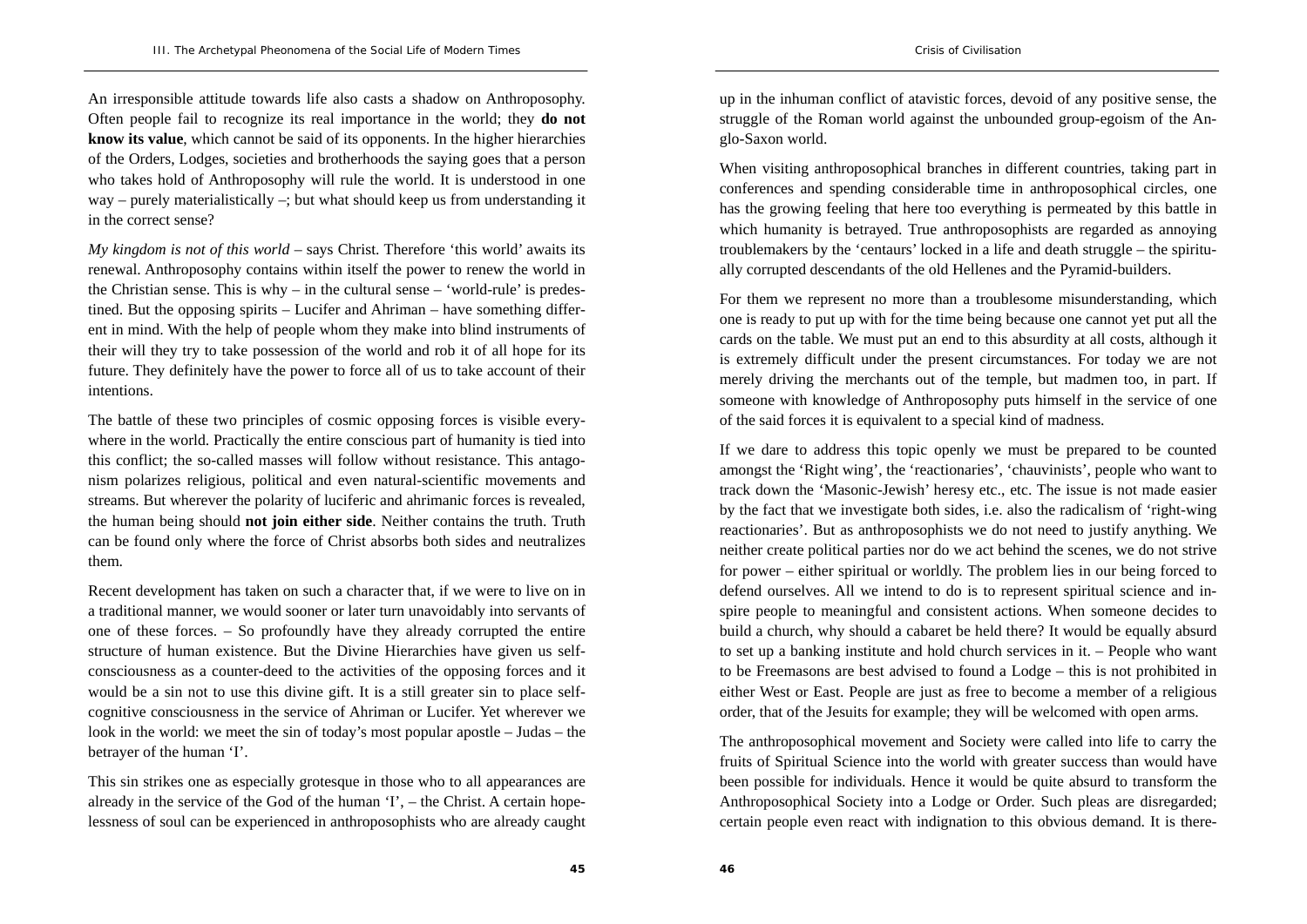fore necessary to recognize the nature and intentions cultivated to perfection by those forces. Much that is purely demonic, inhuman is at work, making people into actual instruments. But the manners  $-$  to put it simply  $-$  of the devil are well-known: he loves to flatter his way into human company and to imitate human activities of all kinds. In the anthroposophical world he uses the same methods as elsewhere.

We must be socially alert to understand what forces we are dealing with, not only in the outside world but also within our Society and movement. – **If we do not meet this challenge we will destroy Anthroposophy as well as our own eternal destiny**. The divine hierarchies await the solution from **us** to solve it. They sound into our souls: **Only your ignorance strengthens the opponents. Take that strength from them and everything will change for the better**.

In my own specific case I thought it best to elaborate all the significant material that Rudolf Steiner has bequeathed to us for the understanding of the interplay in today's world, for the understanding of the battle of forces waged everywhere against the spirit. Countless books on the subject exist in the outer world but we cannot use them unprepared, as they are governed by half-truths. Rudolf Steiner's communications are thus all the more important for us. But how paradoxical! – anthroposophists are not familiar with these themes; unintentionally we find ourselves in the role of explorers. But where something of these problems is known in our circles we can often find **the same half-truths as in the outer world**.

Whenever I had the opportunity to speak with 'advanced' anthroposophists in the West (during my first travels I sought out such people in particular as conversation partners), I never omitted to ask them about the events in our Society. Some evaded such a conversation, others reported impressively on the dangers threatening us from the side of Jesuits. When I asked about their antipodes it was as though I had not been heard. In the course of such a conversation I repeated the question several times, always with the same result.

I experienced conversation partners who, as a poet put it, 'with brilliance and sarcasm' painted a panorama of today's political life and demonstrated how allencompassing is its permeation by the activity of the Masonic Lodges. When I pointed out that yet another side must be considered all interest vanished immediately. The conversation grew boring and I had no choice but to leave.<sup>4</sup>

These conversations made it clear that the seemingly straightforward, natural experience we had fifteen to twenty years before, based on the study of Rudolf Steiner's indication that only knowledge of both world-forces mentioned above can bring understanding of the origins of the crisis of civilization, is hardly accessible to people in the West. There are several reasons for this. One is the veil of silence that has, for decades now, kept this theme hidden in anthroposophical circles. Another is a fear of punishment for involvement in such matters. Apparently there are people all over the world who are permitted to occupy themselves with them, while others are prevented as if by a rod of punishment, invisible yet clearly sensed.

A third, metaphysical, cause could also be mentioned. It is the fact that the occult-religious and occult-political forces engaged in the struggle over the leading astray of the entire world-evolution are real and not ideological forces. They will not tolerate anyone attempting to see through their true nature. It poses a challenge for them. Certain 'prophylactic' measures are therefore necessary when we dare to advance to such insights. The most important is a clear appeal to the divine hierarchies; which means that we should always have before us the cosmic dimensions of the battle being fought over humanity. We are permitted to place ourselves consciously on the side of the divine forces without wishing to take on their task – for this would exceed human powers.

**The theme of the struggle should become the object neither of superficial conversation nor of empty phrases, nor of 'manic-obsessive' preoccupation. In particular we must always bear in mind that we are dealing here, in as immediate a way as is possible, with manifestations of real infernal forces. It is our task to ensure that we do not move beyond the cognizing of these archetypal forces, but leave the battle against them to be fought by the hierarchies.** 

If someone asks: what can we do for the outer world? I am inclined to reply that under the present circumstances we cannot bring this theme to the general public, if only for the reason that one cannot take hold of the phenomenon

There were certainly other meetings too, in which, at times, seemingly 'nonadvanced' anthroposophists expressed unusually deep and penetrating views.